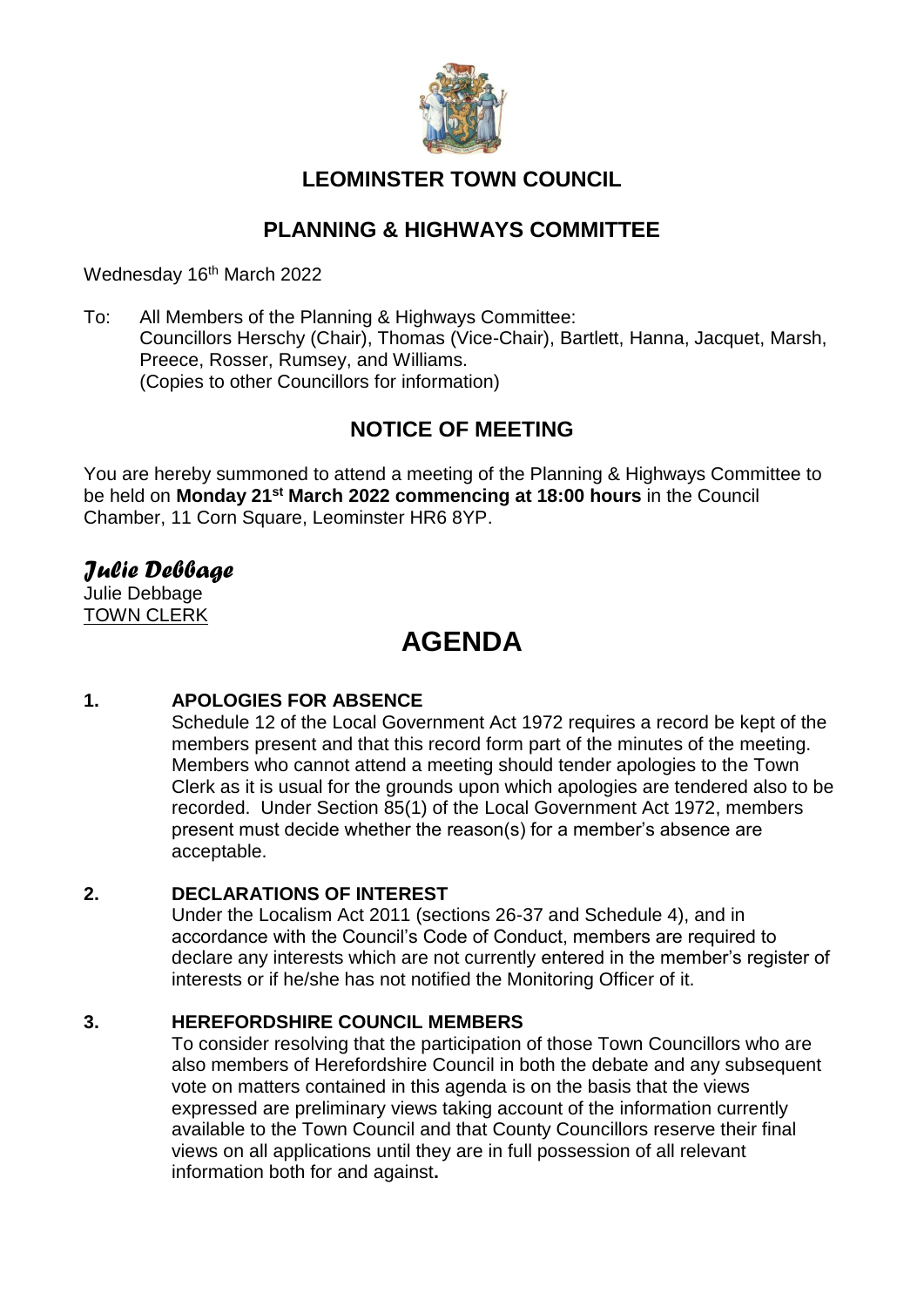## **4. REQUESTS FOR DISPENSATIONS**

To consider requests for dispensations (must be notified in writing).

#### **5. QUESTIONS FROM THE PUBLIC (maximum 15 minutes)**

To receive questions and statements from members of the public as provided for in Standing Orders.

# **6. MINUTES OF PREVIOUS MEETING**

To receive and approve as a correct record the minutes of the Planning & Highways Committee meeting held on 28<sup>th</sup> February 2022.

#### **7. PLANNING**

#### **(a) Planning applications**

The following applications have been received from the Planning Authority and require comment for determination by Herefordshire Council:

**Application no & site address:** Planning Consultation – **220714** – 7 Wynyard Close, Leominster, Herefordshire HR6 8HH **Description:** Proposed attached garage **Applicant(s):** Mr D Townsend **Grid ref:** OS 348806, 258708 **Application type:** Full Householder **Website link:** http://www.herefordshire.gov.uk/searchplanningapplications

**Application no & site address:** Planning Consultation – **220656** – Clyde House, Barons Cross Road, Leominster, Herefordshire HR6 8QX **Description:** Proposed single storey front extension and detached garage **Applicant(s):** Mr Chris Nicholas **Grid ref:** OS 348715, 258888 **Application type:** Full Householder **Website link:** http://www.herefordshire.gov.uk/searchplanningapplications

**Application no & site address:** Planning Consultation – **220727** – 6 Godiva Road, Leominster, Herefordshire HR6 8UQ **Description:** Proposed first floor extension on top of existing garage to create new bedroom and en-suite. **Applicant(s):** Mr Adam Jones **Grid ref:** OS 348198, 258906 **Application type:** Full Householder **Website link:** http://www.herefordshire.gov.uk/searchplanningapplications

**(b) Planning Application Decisions made under Delegated Powers to the Clerk–** The following application has had a reply submitted following consultation with Councillors on the Planning & Highways Committee:

> **Application no & site address:** Planning Consultation – **220273** – 41,43 & 45 Pump Piece, Leominster, Herefordshire HR6 8HR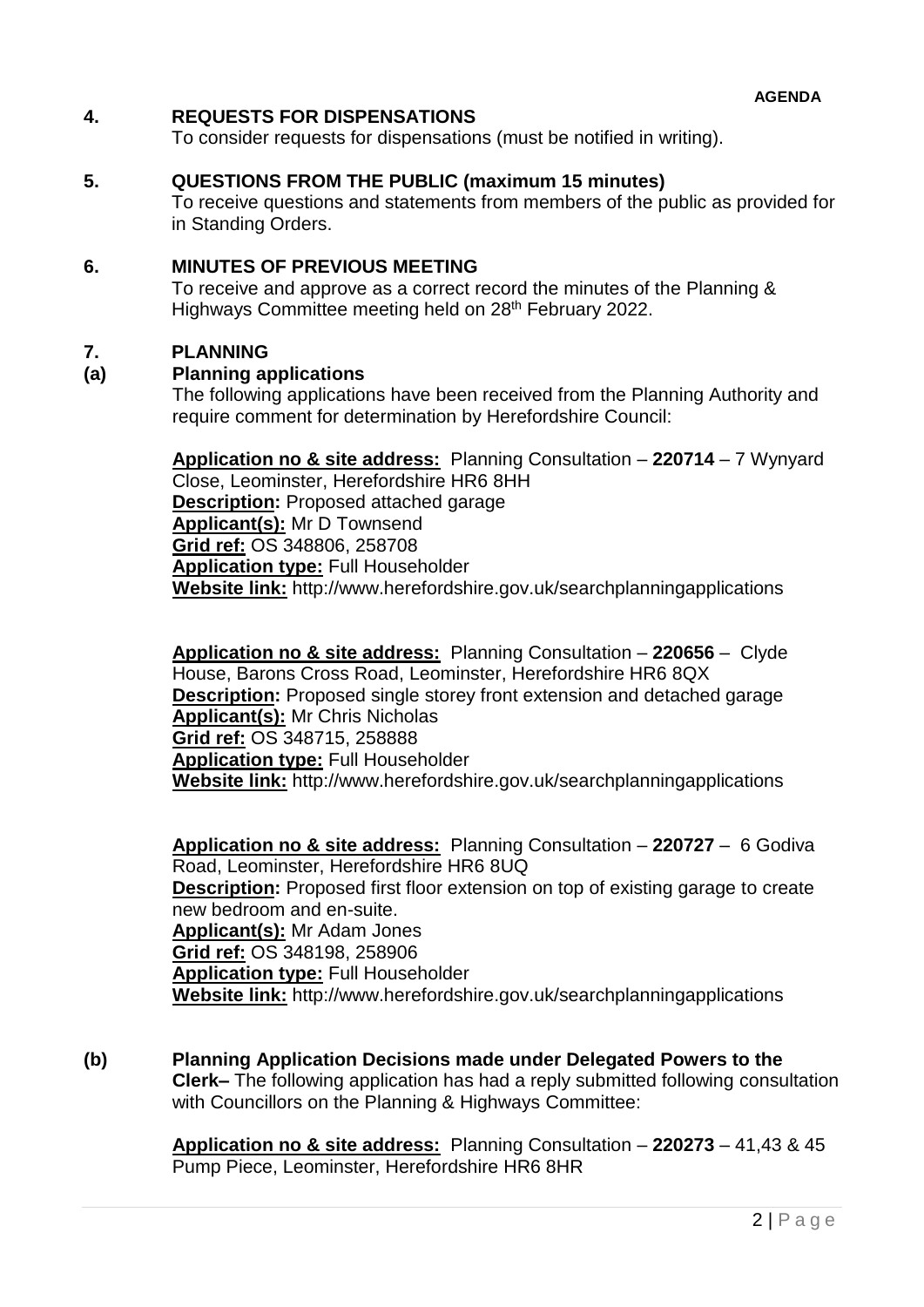#### **AGENDA**

**Description:** Proposed change of use from registered care home (C2) to dwelling house C3(B). Single storey rear extension and front elevation alterations to no 41 and associated disabled access modifications, including access ramps to front and rear gardens.

**Applicant(s):** Mr Deepesh Patel **Grid ref:** OS 349046, 258764

**Application type:** Planning Permission

**Comment:** The application was considered at the meeting on 28<sup>th</sup> February 2022 and councillors expressed concern that the application wasn't clear about the future of the building and the that the town would lose accommodation for people that require additional support. They requested an extension and asked for more information, which hasn't yet been received.

- **(c) Environment Building Standards Consultation**  to consider the draft Environmental Building Standards Supplementary Planning Document. Please see attached documents.
- **(d) Tree at Minster Court, South Street, Leominster** to note the felling of a tree on an approved 5-day notice.

## **8. DECISIONS**

The following planning decisions had been received from Herefordshire Council. This list covers the period since publishing the last agenda until 11<sup>th</sup> March 2022.

#### **Leominster East**

**Number:** P214435/L **Current status:** Determination Made **Decision:** Approved **Type:** Listed Building Consent **Location:** 81 Etnam Street, Leominster, Herefordshire HR6 8AE **Proposal:** Proposed repair of the 3 sash windows at the front of the house. **Comment:** No Objection

**Leominster East Number:** P214329/F **Current status:** Determination Made **Decision:** Refused **Type:** Planning Permission **Location:** Land at Dukes Walk, Leominster, Herefordshire HR6 8AE **Proposal:** Proposed property (retrospective). **Comment:** Objection. Please refer to the proposed enforcement for noncompliance with 2011 plans.

**Leominster South Number:** P214194/L **Current status:** Determination Made **Decision: Approved with Conditions Type:** Listed Building Consent **Location:** 1 Old Hall Cottages, Brierley, Leominster, Herefordshire HR6 0NU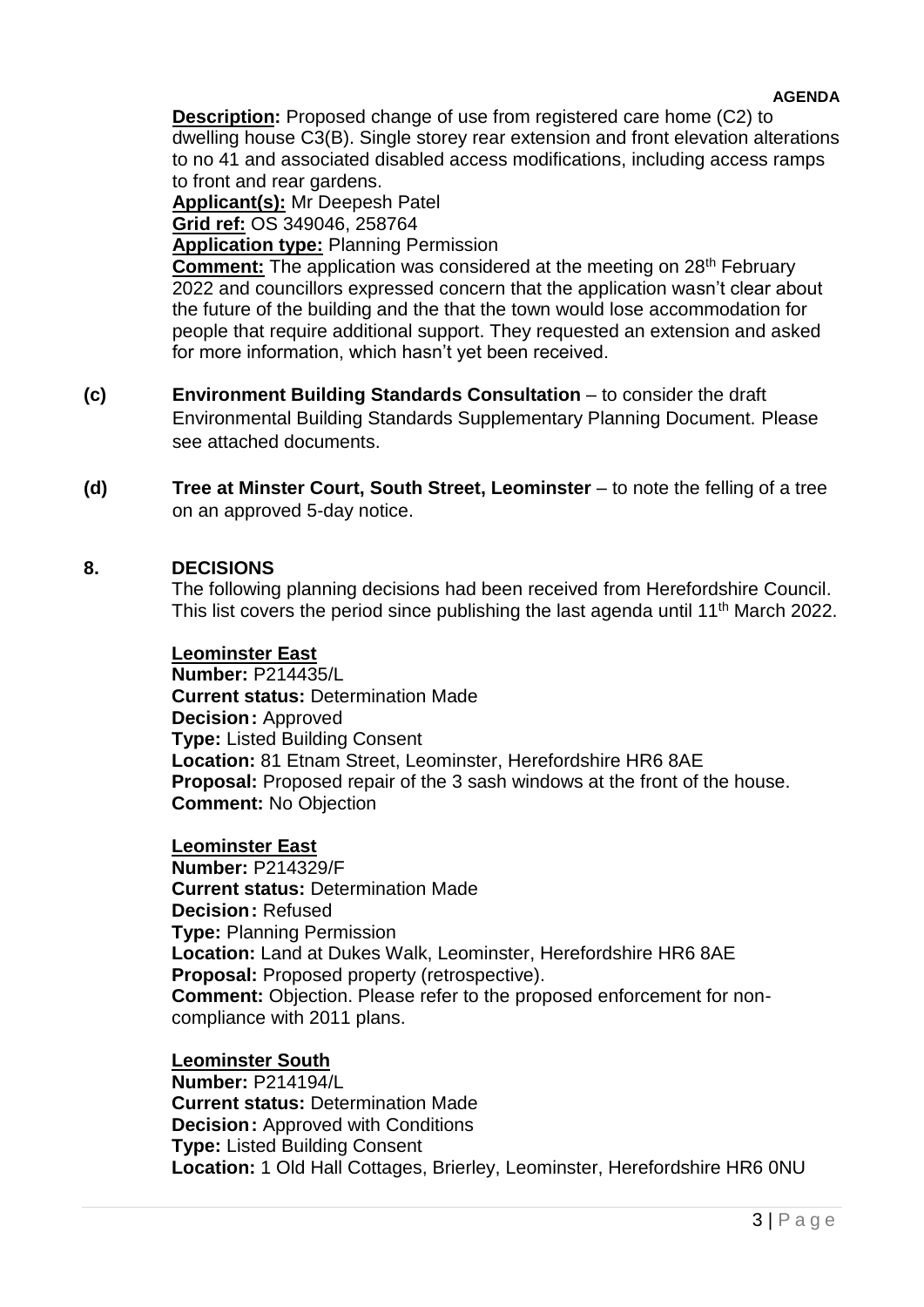**Proposal:** Proposed replacement of ill-fitting and front door originally installed c. 1990s with bespoke solid oak front door more in keeping with the age and look of property facade. **Comment:** No Objection

# **9. HIGHWAYS AND PARKING MATTERS**

- **(a) Highway and Parking Matters -** To consider any parking and highway issues relating to the Parish of Leominster.
- **(b) Extraordinary Market Towns Maintenance Fund** Herefordshire Council have awarded the market towns a sum of £750k to spend on town maintenance which Balfour Beatty have been asked to deliver. To consider the proposed list of items (and determine the priority order) to spend the funds on to support the maintenance of the town.
- **(c) Leominster Locality Steward Engagement Survey**  To consider the survey from Balfour Beatty in respect of Leominster Locality Steward Engagement. Please see attached documents.
- **(d) Moving Traffic Offences Consultation** To consider proposals to adopt new regulations (effective from June 2022) to enforce moving traffic contraventions by camera. Please see supporting document.

## **10. LICENCING MATTERS**

There have been no licencing applications received.

## **11. DATE OF NEXT MEETING**

The next meeting will be held on Monday 11<sup>th</sup> April 2022 in the Council Chamber, 11 Corn Square, Leominster, HR6 8YP commencing at 7:00pm (subject to approval of the meetings calendar at the next Full Council meeting on 28th March 2022).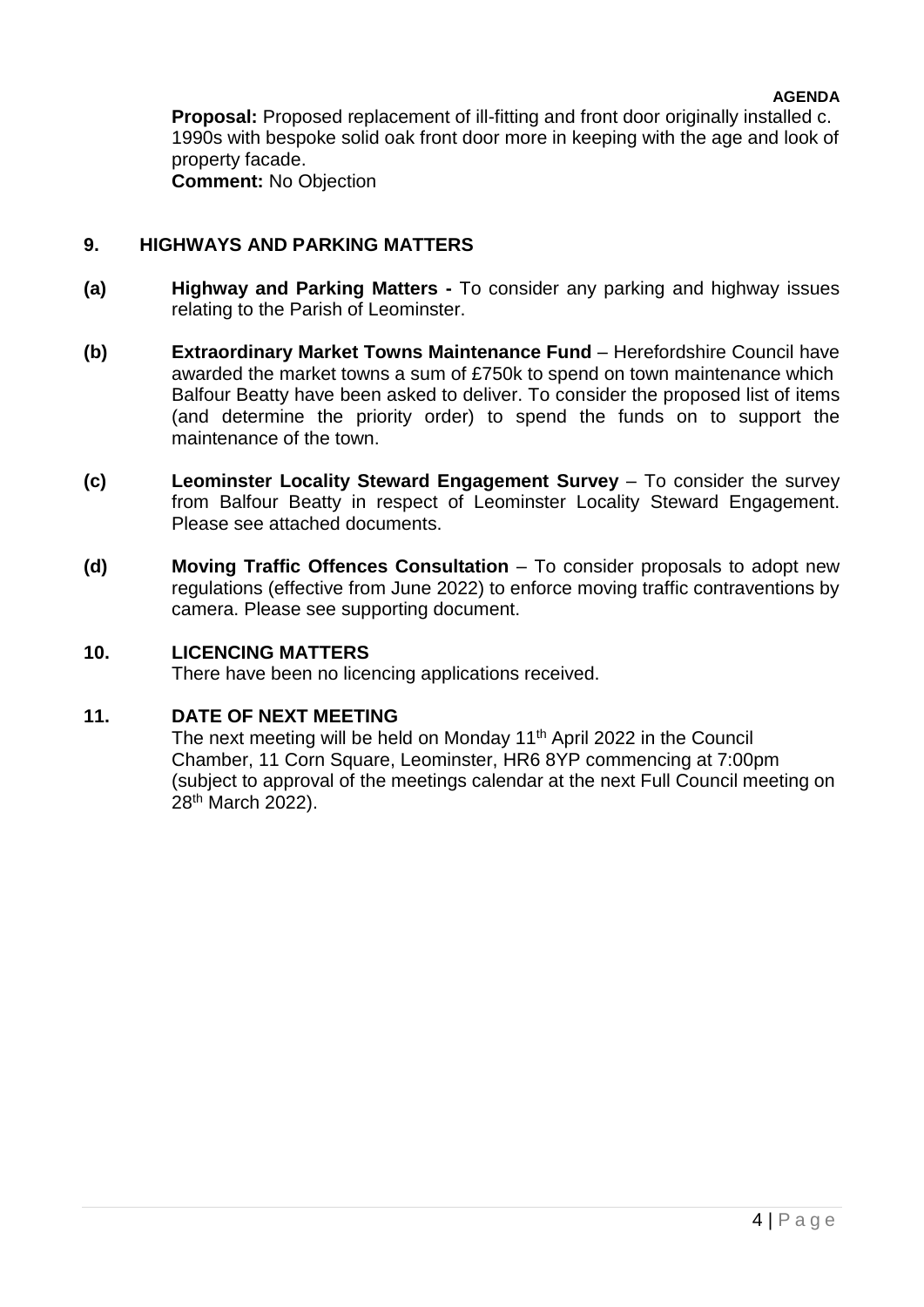# **LEOMINSTER TOWN COUNCIL**

# **PLANNING & HIGHWAYS COMMITTEE**

Minutes of the Planning & Highways Committee meeting held on Monday 28<sup>th</sup> February 2022 commencing at 18:00 hours in the Council Chamber, 11 Corn Square, Leominster HR6 8YP

**MEMBERS PRESENT:** Councillors Thomas (Vice-Chair), Bartlett, Jacquet, Marsh, Preece, Rosser, Rumsey and Williams.

**OFFICERS PRESENT:** Town Clerk, Democratic Services Officer.

**ALSO PRESENT:** Councillors Norman and Stone and four members of the public.

#### **PH146/21 APOLOGIES FOR ABSENCE**

.

Apologies for absence were received and accepted by the Committee for Cllr Herschy (Holiday) and Cllr Hanna (Work).

# **PH147/21 DECLARATIONS OF INTEREST**

There were no Declarations of Interest made.

# **PH148/21 HEREFORDSHIRE COUNCIL MEMBERS**

Committee **RESOLVED** that the participation of those Town Councillors who are also members of Herefordshire Council in both the debate and any subsequent vote on matters contained in this agenda was on the basis that the views expressed were preliminary views taking account of the information that was currently available to the Town Council and that County Councillors reserved their final views on all applications until they were in full possession of all relevant information both for and against**.**

#### **PH149/21 REQUESTS FOR DISPENSATIONS**

No requests for dispensation had been received.

## **PH150/21 QUESTIONS FROM THE PUBLIC**

Four members of the public were present. The following matters were raised:

- **Cycle Lane Extension**  A member of the public requested that the Committee support their request to create a 0.6 mile link to join the cycle / walking provision on the A44 from Leominster eastwards. Committee **RESOLVED** to support the request and will ask Herefordshire Council to include the proposals on the s106 list for cycle ways.
- **Issues on A44 near Porters Mill Close**  Three members of the public raised the following issues:
	- o Using Porters Mill Close as the access road to the new Health Hub will have a detrimental effect on residents due to heavy traffic noise and pollution. Other access points should be considered;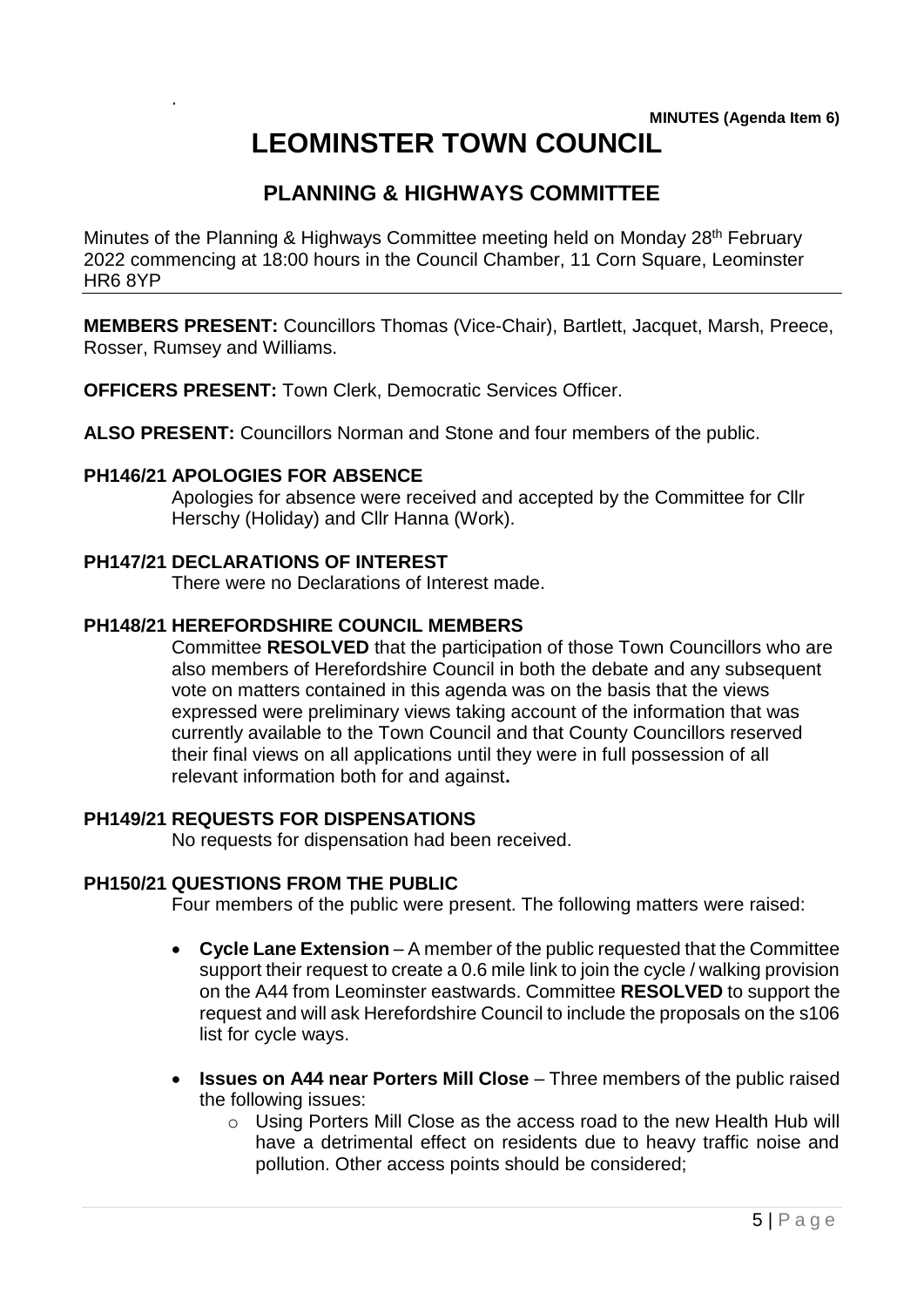- o There are insufficient road speed signs on the A44 advising traffic of the speed limit and many vehicles do not adhere to the 30mph speed limit;
- o There is a loose manhole cover at the corner of Porters Mill Close which is often hit by traffic causing it to rattle and vibrate;
- o The potential siting of a pedestrian crossing at the entrance to Porters Mill Close poses dangers as it would be difficult for motorists to see the crossing and would be a nuisance to residents at night due to sounds from the crossing.

Committee considered the issues raised and **RESOLVED** to write to Balfour Beatty regarding flooding issues on the A44 and the lack of signage. Committee will investigate setting up a Speed Watch Programme. Committee advised that the manhole cover is the responsibility of British Telecom and utility companies are required to maintain their infrastructure.

#### **PH151/21 MINUTES OF PREVIOUS MEETING**

Cllr Bartlett advised that PH144/21 should have referred to implementing a Community review and not the Community trigger.

It was **RESOLVED** that the minutes of the Planning & Highways Committee meeting held on 7<sup>th</sup> February 2022 be agreed and signed as a correct record.

## **PH152/21 PLANNING**

**(a) Planning applications –** It was **RESOLVED** to submit the following comments to Herefordshire Council:

**Application no & site address:** Planning Consultation – **220273** – 41,43 & 45 Pump Piece, Leominster, Herefordshire HR6 8HR

**Description:** Proposed change of use from registered care home (C2) to dwelling house C3(B). Single storey rear extension and front elevation alterations to no 41 and associated disabled access modifications, including access ramps to front and rear gardens.

**Applicant(s):** Mr Deepesh Patel

**Grid ref:** OS 349046, 258764

**Application type:** Planning Permission

**Comment:** Committee requested more information regarding the application as they feel that the town will be losing accommodation for people that require additional support and have concerns about that. They asked for a further extension until the next meeting on 21<sup>st</sup> March 2022.

**Application no & site address:** Planning Consultation – **220396** – Dental Surgery, 16 Church Street, Leominster, Herefordshire HR6 8NQ **Description:** Hazel - old coppice now overgrown and causing excessive shading to neighbouring property. Yew tree - removal of some lateral boughs that are overtaking garden and causing excessive shading.

**Applicant(s):** Miss Laura Veal

**Grid ref:** OS 349758, 259138

**Application type:** Works to Trees in a Conservation Area

**Comment:** No Objection but as the work to the Hazel is not clearly stated in the application, the Committee request that it is coppiced and not removed.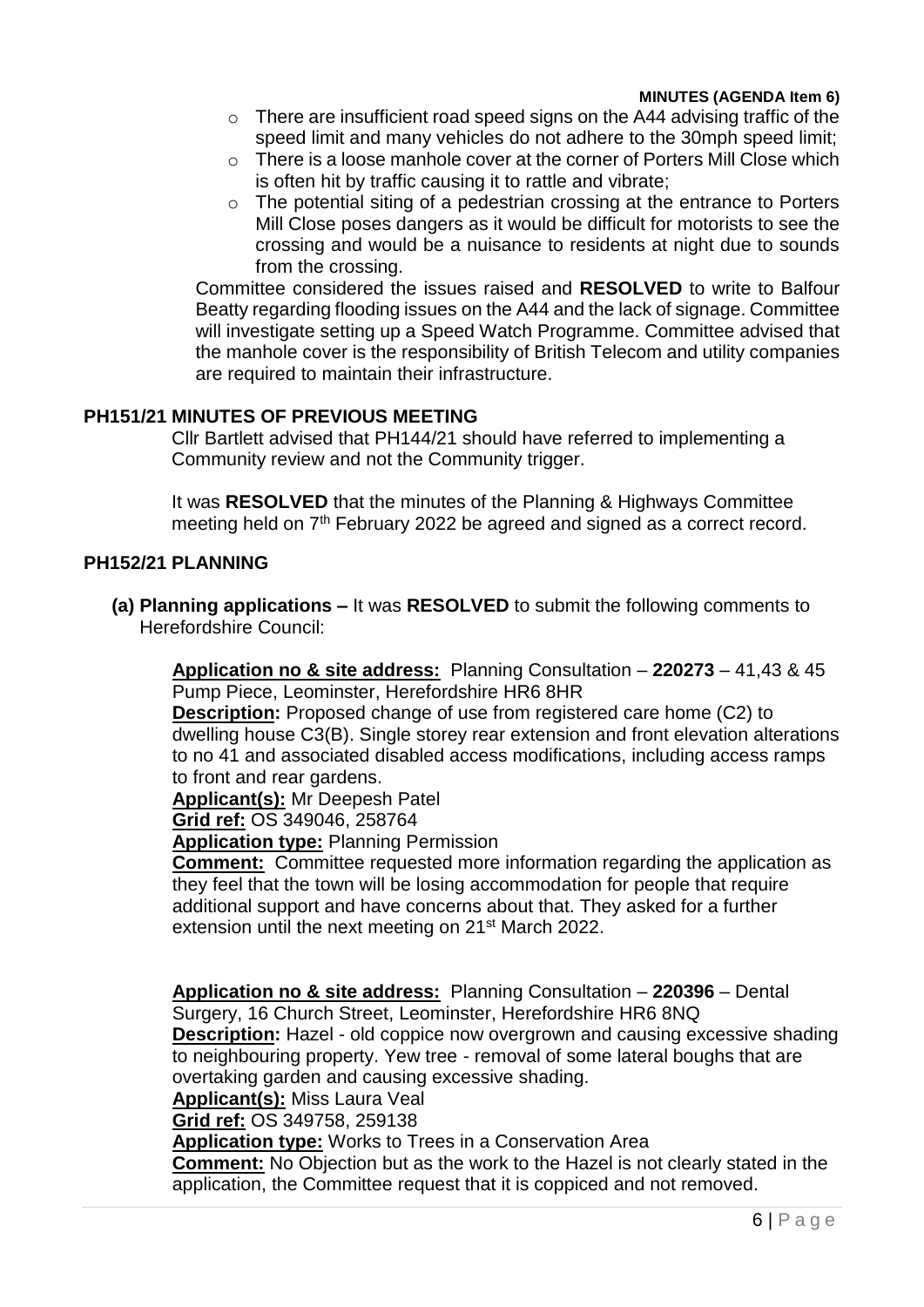**MINUTES (AGENDA Item 6)**

**Application no & site address:** Planning Consultation – **220408** – Croft Barns, Passa Lane, Leominster, Herefordshire HR6 8QB **Description:** Proposed alterations to guest annex to enable self-contained use in conjunction with Croft Barns. **Applicant(s):** Mr Nigel Jones **Grid ref:** OS 348868, 258060 **Application type:** Full Householder **Comment:** No Objection. Committee requested that a condition be put on the application to prevent the building being sold as a separate dwelling.

**Application no & site address:** Planning Consultation – **214067** – Hillcroft, 48 Green Lane, Leominster, Herefordshire HR6 8QW **Description**: Change of use and relocation of wooden shed. (Retrospective). **Applicant(s):** Mr Andrew Barrington **Grid ref:** OS 348867, 259137 **Application type:** Planning Permission **Comment:** No Objection

- **(b)** Herefordshire Local Plan Spatial Options Consultation Committee noted the recommendations from the Task and Finish Group on how residential development could be distributed across the county. Having considered the spatial options presented, Committee **RESOLVED** that the first preference would be a hybrid of options 1 and 5 followed by a second preference of option 3. Committee also **RESOLVED** that solar panels should be installed on all new builds.
- **(c) Annual Plan Schemes**  Committee noted the Annual Plan Schemes relating to the parish of Leominster.

## **PH153/21 DECISIONS**

The following planning decisions received from Herefordshire Council were noted. These were presented at the meeting.

## **Leominster South**

**Number:** P213788/J **Current status:** Determination Made **Decision:** Trees covered by TPO – Consent Granted **Type:** Works to trees covered by TPO **Location:** Wellswood House, 149 Bargates, Leominster, Herefordshire HR6 8QT **Proposal:** Tree No. T1 (on Tree Survey), copper beech (Fagus sylvatica purpurea), part of Group 2 on TPO plan. It is proposed to have the tree pollarded, reducing both the height and width back to the fork junction. **Comment:** No Objection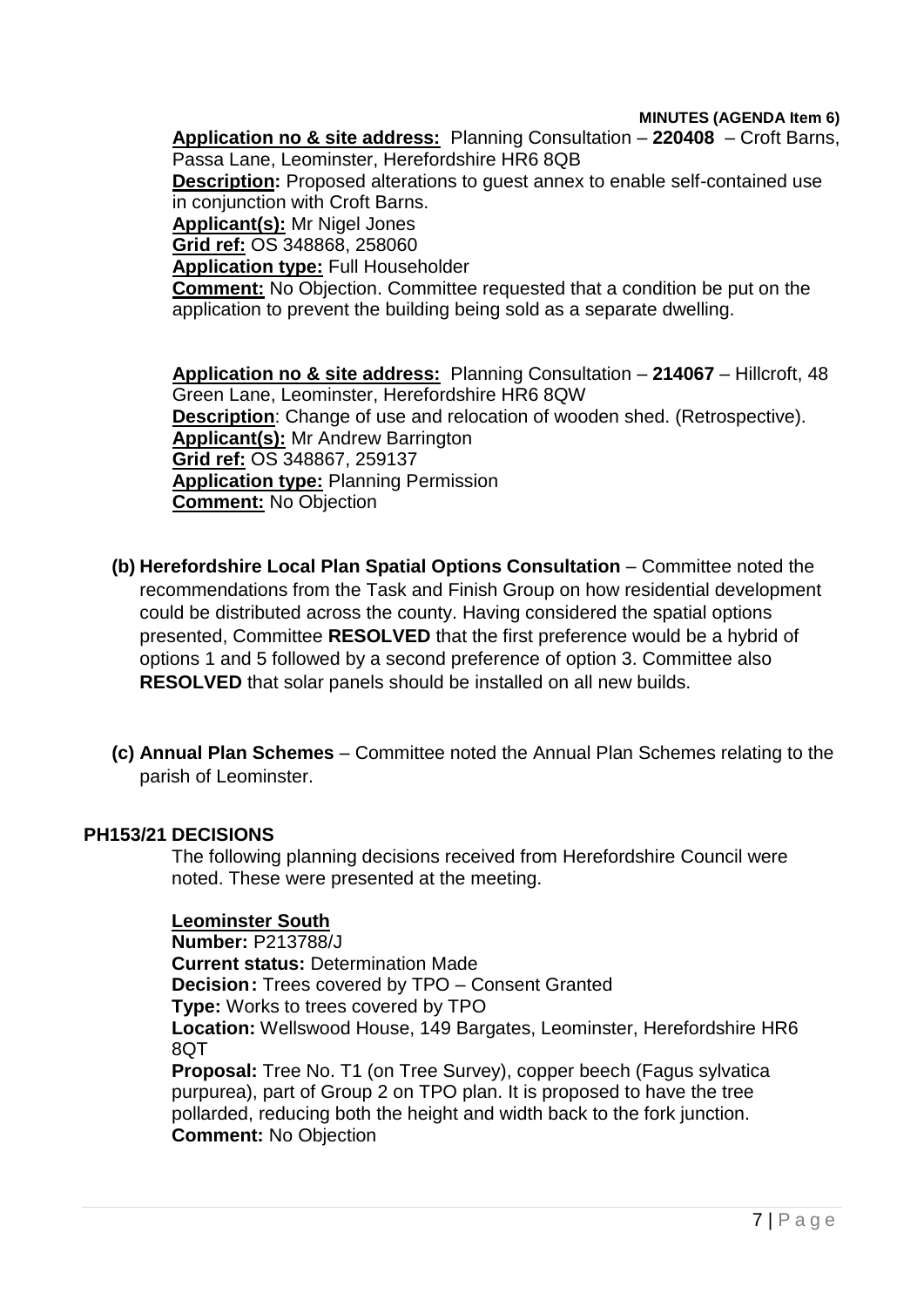**Leominster South Number:** P213830/A **Current status:** Determination Made **Decision:** Approved **Type:** Advertisement Consent **Location:** 25 West Street, Leominster, Herefordshire HR6 8EP **Proposal:** New fascia signage to Specsavers corporate image. **Comment:** No Objection

#### **Leominster South**

**Number:** P213891/FH **Current status:** Determination Made **Decision:** Approved with Conditions **Type:** Full Householder **Location:** Hyde Cottage, Hyde Ash, Leominster, Herefordshire HR6 0JS **Proposal:** Proposed replacement garage. **Comment:** Objection due to insufficient information regarding the roller shutter door and due to the scale of the build.

# **Leominster North & Rural**

**Number:** P210562/F **Current status:** Determination Made **Decision:** Approved with Conditions **Type:** Planning Permission **Location:** Broad Farm, Leominster, Herefordshire HR6 0AN **Proposal:** Proposed erection of agricultural manure store. **Comment:** No Objection

#### **Leominster West**

**Number:** P214546/FH **Current status:** Determination Made **Decision:** Approved with Conditions **Type:** Full Householder **Location:** 7b Perseverance Road, Leominster, Herefordshire HR6 8QR **Proposal:** Proposed single storey rear extension. **Comment:** No Objection

#### **Kingsland / Bircher**

**Number:** P212094/F **Current status:** Determination Made **Decision:** Approved with Conditions **Type:** Planning Permission **Location:** Pinsley Park, Cholstrey, Leominster, Herefordshire HR6 9AP **Proposal:** To erect a steel portal frame shed for the purpose of the handling of livestock.

**Comment:** No Objection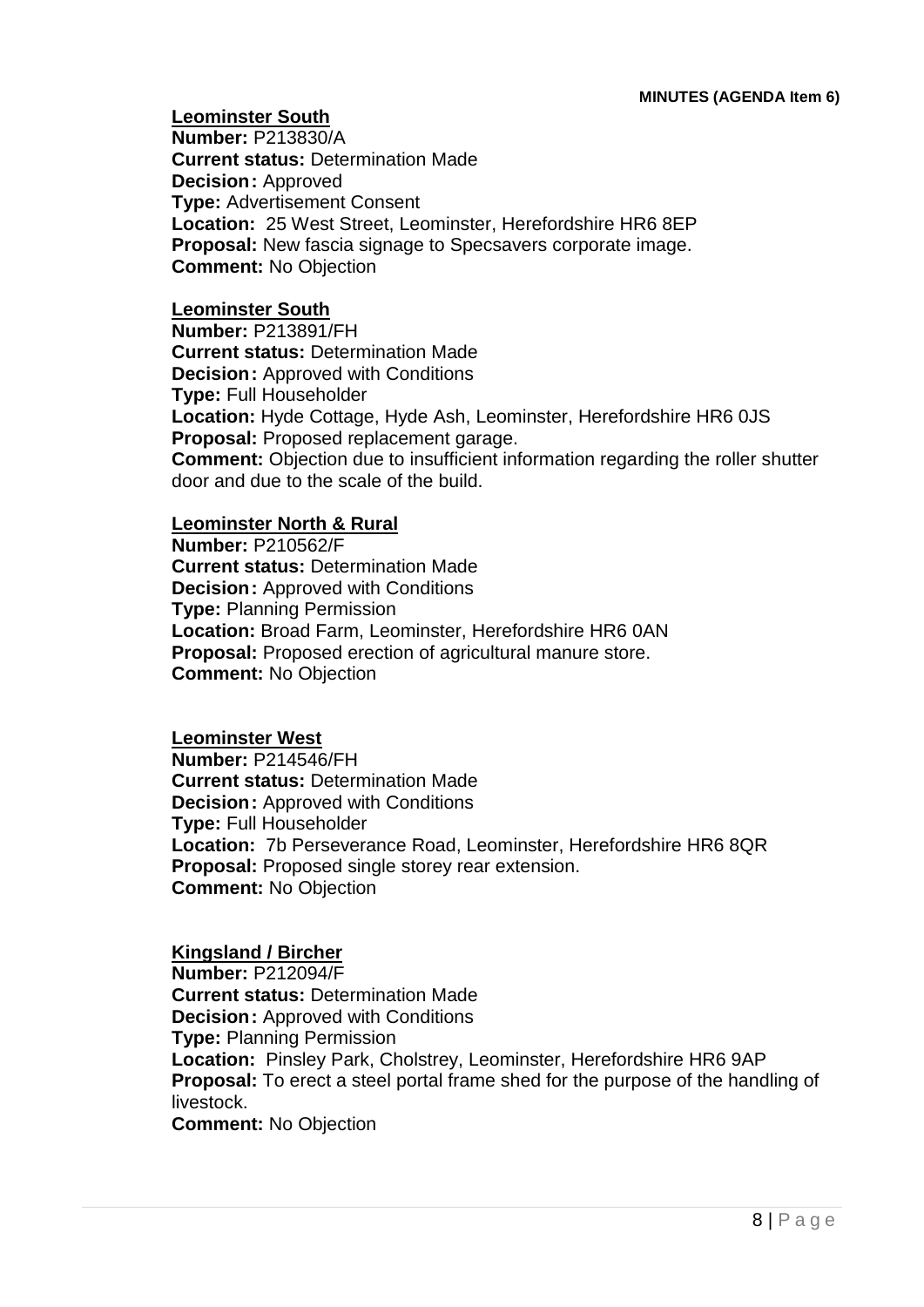# **PH154/21 HIGHWAYS AND PARKING MATTERS**

- **(a) Highway and Parking Matters**  It was noted that a resident on Barons Cross Road has reported issues regarding the ingress of water into their property from the main highway. The resident's insurance company will not consider a claim for damages until Balfour Beatty have inspected the drains on the road. A CCTV inspection has been arranged to take place before the end of March 2022. Committee **RESOLVED** to support the resident and provide a letter of support if Balfour Beatty are unable to provide assistance.
- **(b) Extraordinary Market Towns Maintenance Fund** Committee **RESOLVED** to propose the following areas to spend the maintenance fund on:
	- Resurfacing of the road on South Street
	- Improved drainage on A44
	- Improvements to Ryelands Road
	- Installation of dropped kerbs on Cheatham Close
	- Repainting of yellow and white lines on local roads
- **(c) Cycle Lane Extension**  The matter was addressed under Agenda Item 5 'Questions from the public'.
- **(d) Issues on A44 near Porters Mill Close**  The issues were addressed under Agenda Item 5 'Questions from the public'.

Cllr Williams left the meeting at 19.20 hours.

#### **PH155/21 LICENCING MATTERS**

Cllr Jacquet requested an update on the application to vary licensing application PR00695 in respect of Shooters Bar. The clerk advised that an objection has been submitted to the Licensing Authority, on behalf of the Committee, on all four grounds – prevention of crime and disorder, public safety, prevention of public nuisance and protection of children from harm.

#### **PH156/21 DATE OF NEXT MEETING**

Committee noted that the next meeting would be held on Monday 21st March 2022 commencing at **18:00 hours** in the Council Chamber, 11 Corn Square, Leominster, HR6 8YP.

There being no other business the meeting closed at 19.34 hours.

**CHAIR:**

**DATE:**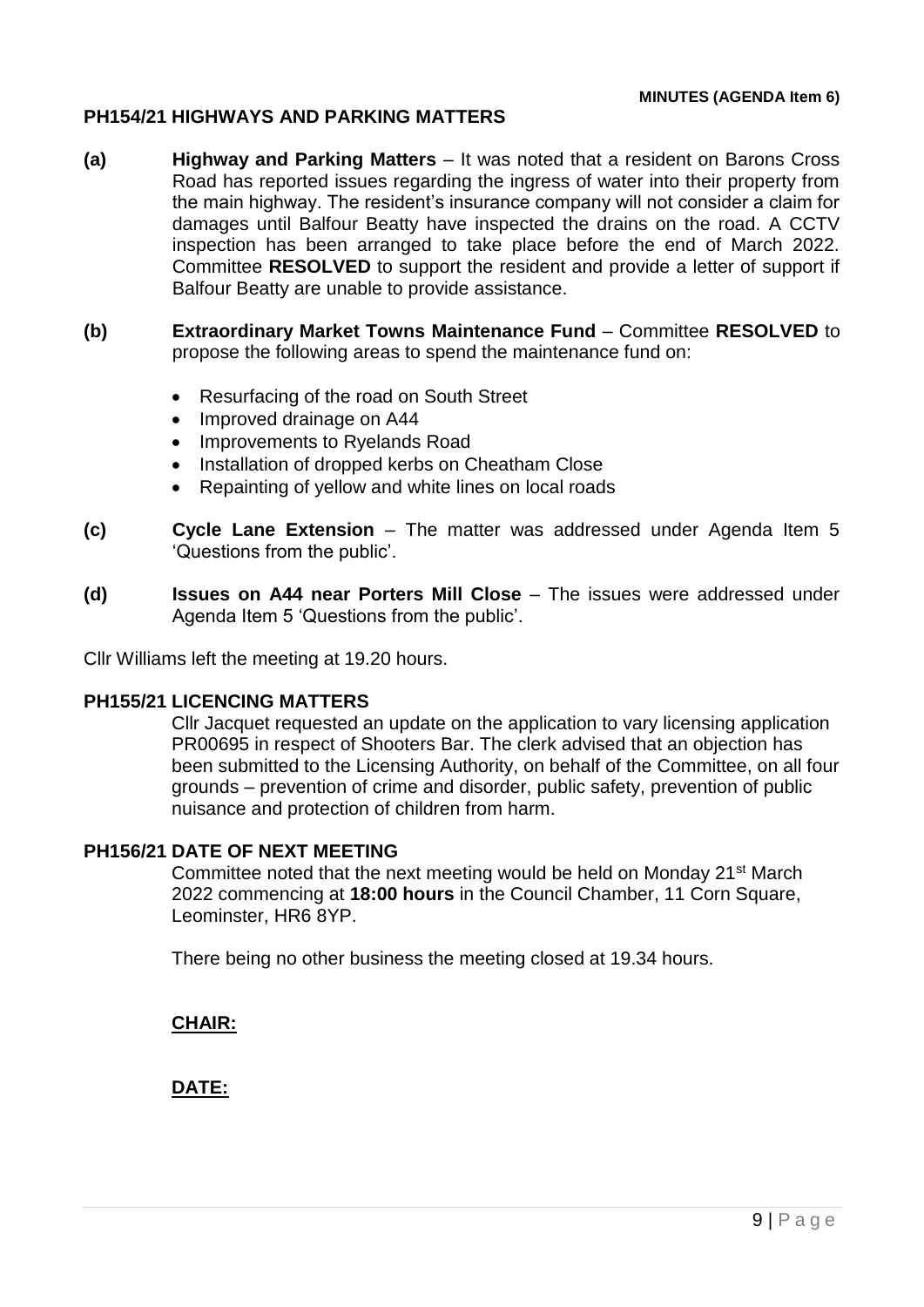# **Consultation on the Environmental Building Standards Supplementary Planning Document (runs from Wednesday 2 March to 13 April 2022).**

#### Background to the document

In 2019 the government set a legally binding target to reduce greenhouse gas emissions to net zero by 2050. The Department of Levelling Up Homes and Communities have stated all homes and businesses will have to meet rigorous new energy efficiency standards to lower energy consumption to help protect the environment.

In response to this, in October 2020 Herefordshire Council's Cabinet formally endorsed the production of a Supplementary Planning Document to promote higher building standards through setting out best practice guidance. This includes improving building performance, reducing energy use in buildings, enhancing the external environment, improving accessibility, and reducing energy and waste in the construction stage.

The document details recommendations to drive up environmental standards of buildings in Herefordshire, consistent with the council's recognition of the climate, and ecological emergency and our vision for a zero-carbon, nature-rich Herefordshire.

[View the full document](https://res.cloudinary.com/commonplace-digital-limited/image/upload/v1645796667/projects/hlp/EBS_SPD_Feb2022.pdf) [View chapter 1 -](https://res.cloudinary.com/commonplace-digital-limited/image/upload/v1645796654/projects/hlp/1_Introduction.pdf) Introduction

- View chapter 2 [Planning and Policy Context](https://res.cloudinary.com/commonplace-digital-limited/image/upload/v1645796655/projects/hlp/2_Planning_and_Policy_Context.pdf)
- View chapter 3 [Building Performance](https://res.cloudinary.com/commonplace-digital-limited/image/upload/v1645796657/projects/hlp/3_Building_Performance.pdf)

[View chapter 4 -](https://res.cloudinary.com/commonplace-digital-limited/image/upload/v1645796656/projects/hlp/4_Energy_Use.pdf) Energy Use

View chapter 5 - [External Environment](https://res.cloudinary.com/commonplace-digital-limited/image/upload/v1645796656/projects/hlp/5_External_Environment.pdf)

[View chapter 6 -](https://res.cloudinary.com/commonplace-digital-limited/image/upload/v1645796655/projects/hlp/6_Accessibility.pdf) Accessibility

[View chapter 7 -](https://res.cloudinary.com/commonplace-digital-limited/image/upload/v1645796667/projects/hlp/7_Construction.pdf) Construction

View chapter 8 - [Best Practise Summary](https://res.cloudinary.com/commonplace-digital-limited/image/upload/v1645796667/projects/hlp/8_Best_Practice_Summary.pdf)

View chapter 9 - [Appendices, Case Studies](https://res.cloudinary.com/commonplace-digital-limited/image/upload/v1645796671/projects/hlp/9_Appendix_Case_Studies_and_check_lists.pdf)

[Sustainability Checklist-Minor and Major development](https://res.cloudinary.com/commonplace-digital-limited/image/upload/v1645796671/projects/hlp/Sustainability_Checklist-Minor_and_Major_Development.pdf)

[Sustainability Statement Template-](https://res.cloudinary.com/commonplace-digital-limited/image/upload/v1645796669/projects/hlp/Sustainability_Statement_Template_Householder_Development.pdf) Householders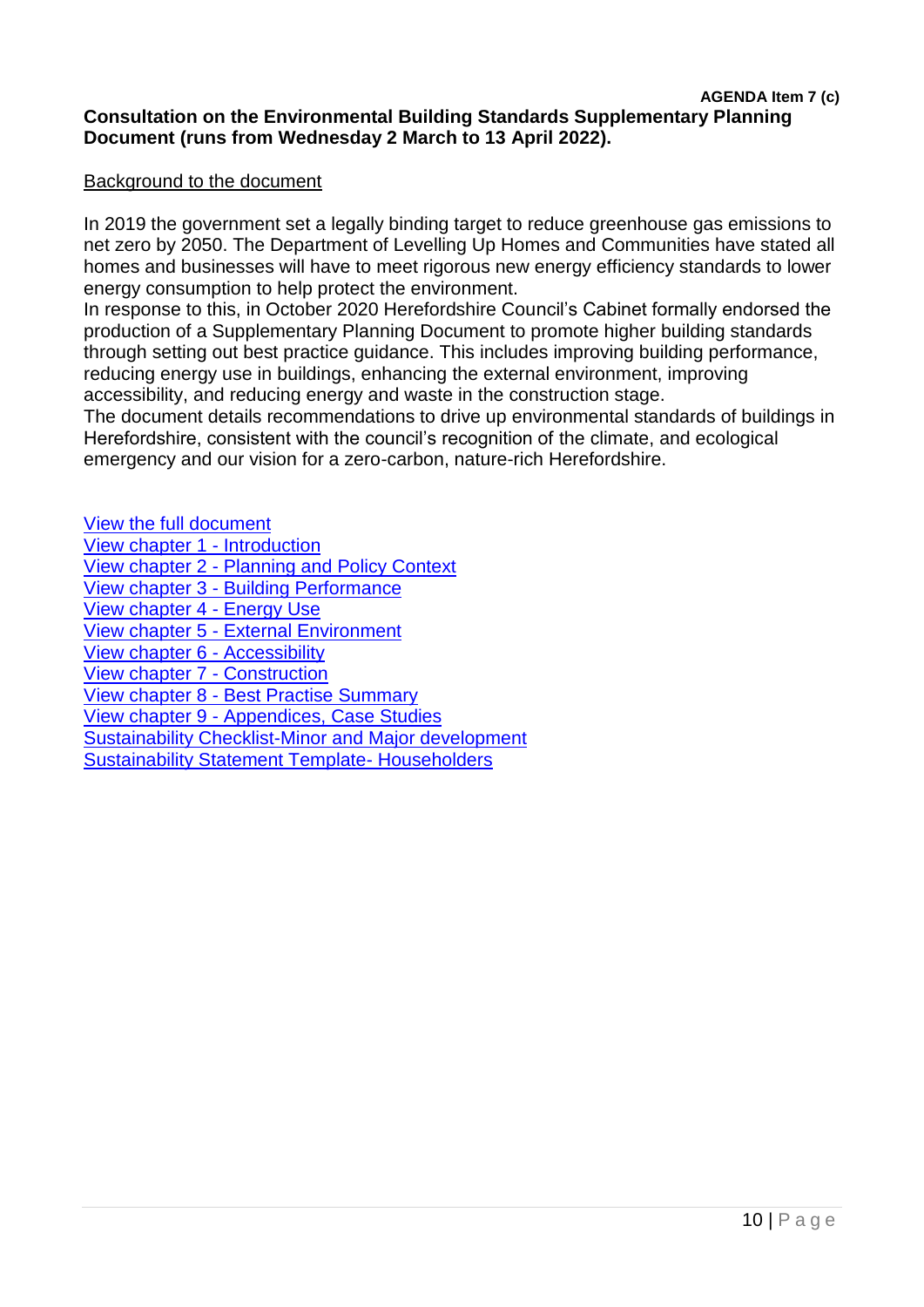#### **AGENDA Item 7 (c) Environmental Building Standards Supplementary Planning Document Questionnaire (to be completed online)**

1. Is the document clear in its guidance, user friendly and easy to understand? If no, please add something else to tell us why.

2. Are you satisfied that the guidance set out in the document will help to reduce carbon emissions in building development in Herefordshire, helping the county become carbon neutral by 2030 and Carbon Zero by 2050? If no, please add something explain why.

3. Are you satisfied that the approach of the document with consideration to both national and local planning policy is the correct one? If no, please add something else to explain why.

4. Overall do you find the document helpful to assist your scheme to be more sustainable/environmentally friendly from the outset? If no, please add something to tell us why.

5. Do you have any other comments to make on the document, or any suggestions to improve this document?

#### Industry Specific Questions

1. Chapter 3-Building Performance-Is this section helpful for designing/developing your building to improve its overall performance? If no, please add something else to explain why.

2. Chapter 4- Energy Use-Is this section helpful to minimise carbon in your scheme and improve energy efficiency of this? If no, please add something else to tell us why.

3. Chapter 5-External environment- Is this section helpful to improve your scheme and relationship with its natural setting? If no, please add something else to explain.

4. Chapter 6- Accessibility- Is this section helpful to integrate active/ sustainable travel measures in your scheme? If no, please add something else to explain.

5. Chapter 7- Construction- Is this section helpful to improve the construction measures of your scheme? If no, please add something else to let us know why.

6. Appendix-Case Studies-Do you find the case study section to have useful examples demonstrating best practice, are these a helpful influence on your scheme? If no, please add something else to explain.

7. Sustainability Checklist- Do you agree with the approach for minor to large scale developments to complete the checklist, to ensure schemes are striving for low to zero carbon development? If no, please add something else to tell us why.

8. Sustainability Statement –Do you agree with the approach taken for householders to complete a brief sustainability statement, to ensure schemes are striving for low to zero carbon development? If no, please add something else to explain.